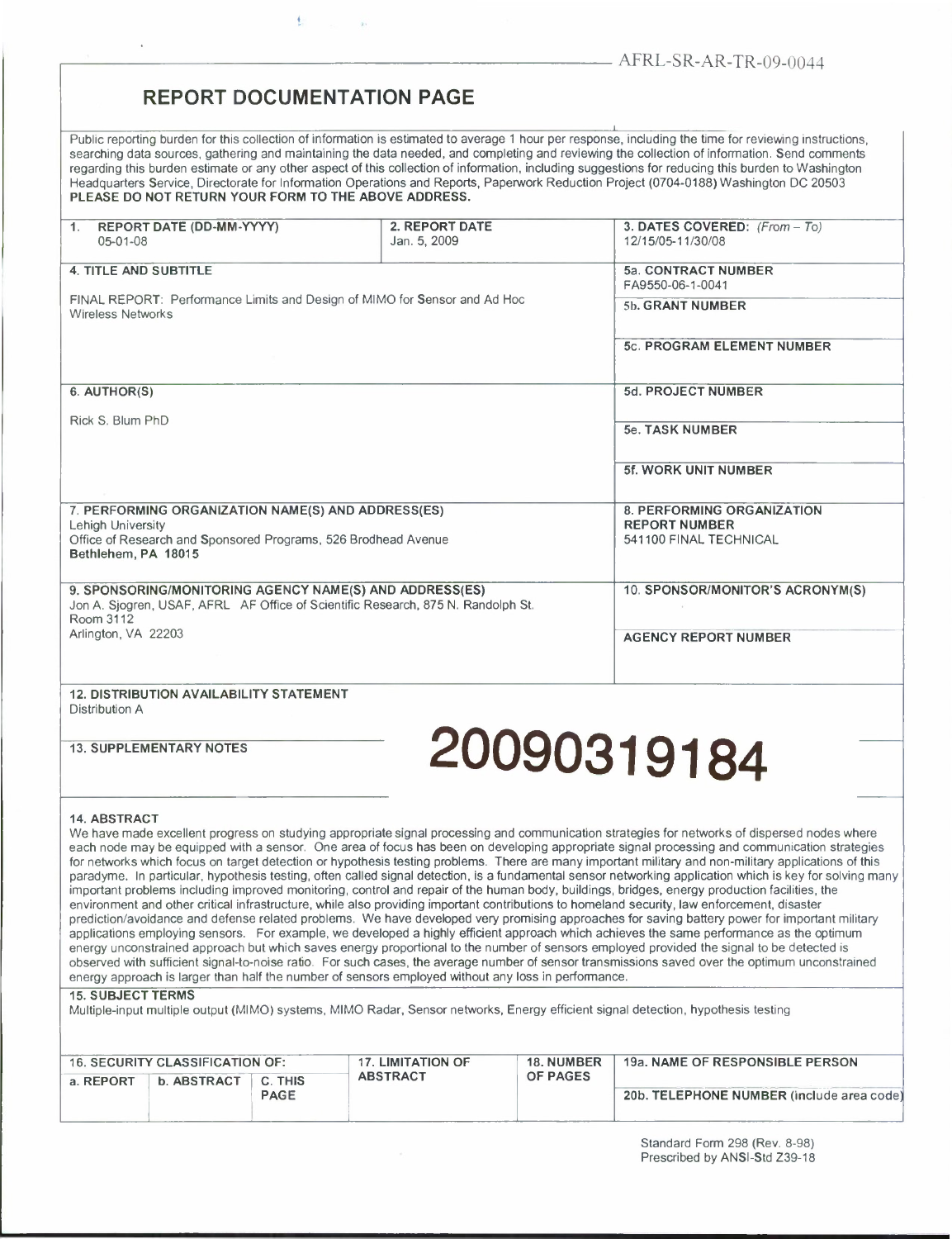08\_report

Performance Limits and Design of MIMO for Sensor and Ad HOC Wireless Networks AFOSR grant No. FA9550-06-1-0041 Final Report (Submitted Nov. 30, 2008)

Principal Investigator: Rick S. Blum Electrical Engineering and Computer Science Dept. Lehigh university 19 Memorial Drive west Bethlehem, PA 18015-3084

#### 1. Objectives

Multiple colloborating nodes can provide significant performance improvement over nodes that operate autonomously. The improvements are much like one can obtain when transmit and receive antenna arrays used to form multiple-input multiple-output (MIMO) channels, provided at least as many transmit as receive antennas are used, recent research shows that performance scales linearly with the number of antennas. The main difference between our research and the research on standard point-to-point MIMO is that are nodes are distributed in space and they may be equipped with sensors. Not having the antennas co-located at <sup>a</sup> single location complicates the problem significantly but also sets up some great research challanges that have captured our interest, is it possible to exploit the positions of the nodes, dispersed over space and not co-located, so that we can obtain performance which is even better than what one can obtain with co-located antennas. Our results indicate this is indeed the case.

#### 2. Executive Summary

we have made excellent progress on studying appropriate signal processing and communication strategies for networks of dispersed nodes where each node may be equipped with a sensor. One area of focus has been on developing appropriate signal processing and communication strategies for networks which focus on target detection or hypothesis testing problems. There are many important military and non-military applications of this paradyme. in particular, hypothesis testing, often called signal detection, is a fundamental sensor networking application which is key for solving many important problems including improved monitoring, control and repair of the human body, buildings, bridges, energy production facilities, the environment and other critical infrastructure, while also providing important contributions to homeland security, law enforcement, disaster prediction/avoidance and defense related<br>problems. For example, we have been collaborating with faculty in<br>the civil engineering department at Lehigh University on<br>monitoring the health of large s and airplanes) to detect problems before they occur. In fact there<br>are many applications of this type which directly fit our<br>paradigm. There are also some applications that indirectly fit<br>our paradigm. For example, we have University, who are working on understanding biological systems.<br>In their scientific experiments they typically pose hypothesis<br>testing problems and attempt to test the hypothesis using sensor<br>measurements. Interestingly, to limit the number of measurements to avoid damaging the living organisms under study, in this case we limit sensor measurements for a different reason, as opposed to trying to save precious battery power, but our general theory still applies. We have developed very promising approaches for saving battery power for important military applications employing sensors. For example, we developed a highly efficient suboptimum approach which saves energy proportional to the number of sensors employed provided the signal to be detected is observed with sufficient signal-to-noise ratio. For such cases, the average number of sensor transmissions saved over the optimum unconstrained energy approach is larger than half the number of sensors employed.

A second area of focus has been on applying MIMO communications and<br>signal processing technology to ad hoc and sensor networks. wireless<br>ad hoc and sensor networks have attracted significant attention in recent<br>years due t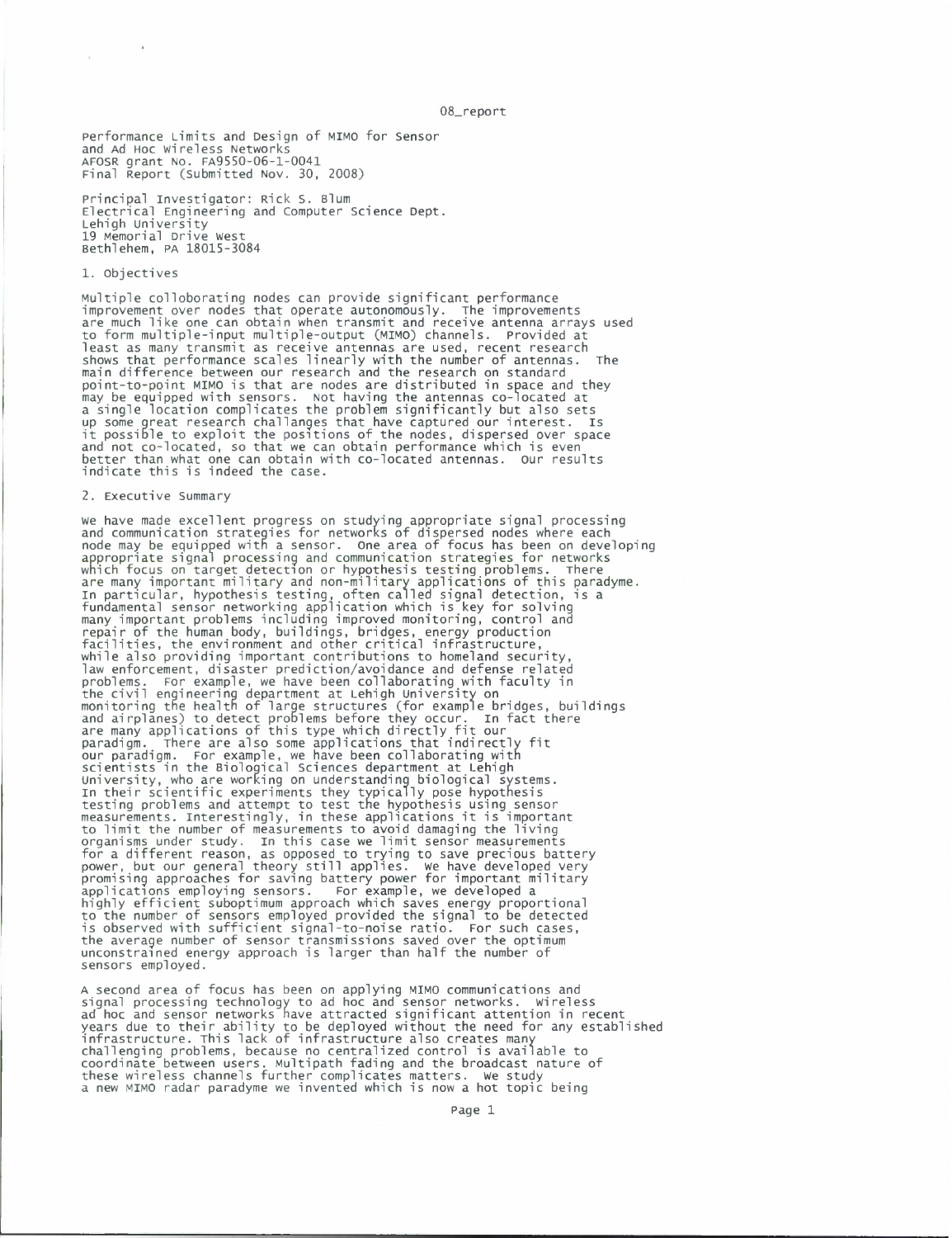08\_report investigated by many other groups also, we also study MIMO communications for networks, which still seems to be <sup>a</sup> very open topic.

3. Accomplishments (all references from list in Section 5)

We have made a number of contributions to MIMO radar including<br>research on basic concepts [12], waveform design [2,13,20,25], direction<br>finding [3], moving target [14,17c] and high resolution [15,18]. Next, we<br>provide som research.

Multiple-input multiple-output (MIMO) channels formed by using multiple transmit and receive antennas have lead to a revolution in communications research and development. Recent research [12] indicates that one can exploit similar ideas in radar using what we call a MIMO radar approach.

For quite some time, it has been understood that radar targets provide a rich scattering environment that produces from <sup>5</sup> to 25 dB target fluctuations. Further, targets produce essentially independently scattering returns when radiated from sufficiently different directions (see [12] for a mathematical illustration of this using a reasonable model). Thus if we distribute receivers over a wide enough area, the premise of MIMO radar, it seems clear that we can exploit the angular spread of the scattering to obtain improved performance by combining these independent looks at the target. This is essentially what is known as diversity gain in MIMO communications and it is exploited extensively in space-time coding and related MIMO techniques. The key is that while any individual look at the target might have a small amplitude return with a significant probability, the probability that all the looks have small amplitude returns can be made very small with a reasonable number of looks. Surprisingly, we exploit what is normally considered to be a deficiency, target fluctuations, to improve performance. In fact, other effects that are<br>also normally considered to hurt performance, such as reflections of<br>the returns off the ground or other objects, can also be exploited to<br>improve perfo

Diversity gain is only one of two key gains that MIMO communications can provide. The other gain is called a spatial multiplexing or capacity gain and this is entirely different from diversity gain. In<br>communications, this difference, essentially the difference between<br>space-time coding and the BLAST approach, is well understood. Spatial<br>multiplexing multiple transmit and receive antennas to set up a multidimensional space for signaling. Then, by the proper signaling, for example signaling down the eigenvectors of the multidimensional space if the channel is known at the transmitter, one can form uncoupled, parallel channels that allow the rate of communication to be increased in direct proportion to the number of such channels. The maximum number of such channels is the dimension of the multidimensional space which is set by the smaller of the number of transmit and receive antennas, in MIMO radar these same ideas can be employed to use a set of Q dispersed transmit and receive antennas (or radars) to resolve Q closely spaced targets even if these targets are too closely spaced to be resolved by single antenna radars. The key is to work in the multidimensional space set up by the multiple antennas. In fact, we have shown that the rank of the multidimensional channel matrix is equal to the number of closely spaced targets. Clearly, this shows this information is not available in standard radars with either single antennas or closely spaced antennas since in these cases<br>the rank of the matrix is unity. We have recently verified in<br>[18] that these spatial multiplexing type gains lead to much higher<br>resolution in MIMO radar. and seems to be a very important milestone.

Radars, in particular MIMO radars, are also useful for target<br>identification or classification, and, in these applications, one is<br>interested in estimating the impulse response of a spread target using<br>a high resolution ra transmitter and receiver waveform design is a special case. Here we<br>consider two criteria for designing waveforms. The first one is to<br>find transmitted waveforms that minimize the minimum mean-square error<br>(MMSE), between transmitted waveform. For either criterion we impose a constraint on

page 2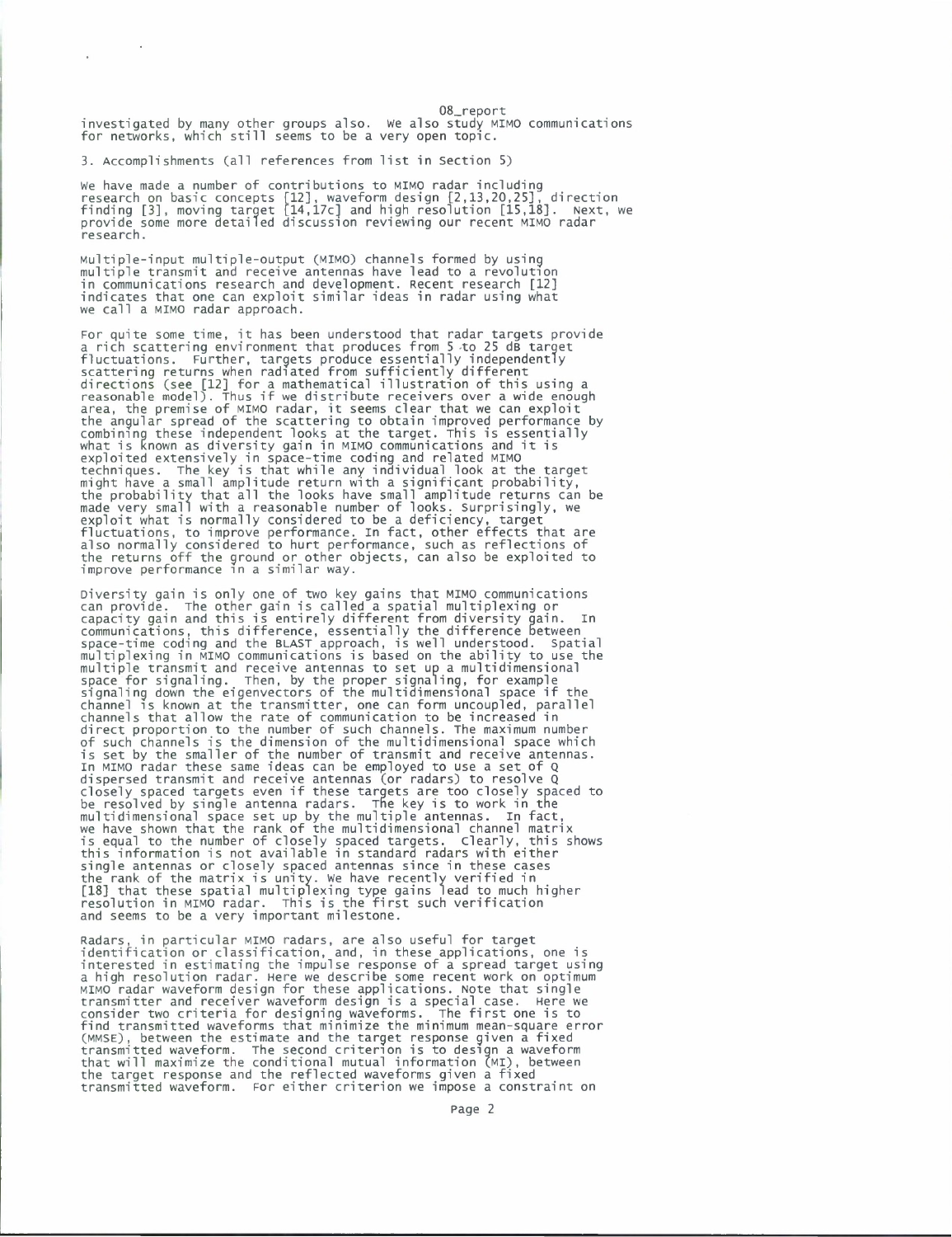08\_report the signal power. It is very interesting that the optimum solution for either problem is essentially the same [2,20]. While some authors postulated this was true, we seem to be the first to demonstrate this fact. The optimum solution employs what is commonly called water-filling to allocate the limited power appropriately. We note that the solution requires a complete statistical description of all the random quantities describing the observations. We have shown that if either the number of receive or transmit antennas (or the length of the target impulse response) goes to infinity, then we do not require full knowledge. Instead we just require certain samples of the power spectral density (PSD). Further, we have shown [13,25] that even for cases where the required samples of the PSD are not exactly known we can still find robust methods for signal design that work very well.

Another aspect of our investigations focuses on communications [1,4-11,14-17] [19,22-24] with some emphasis on MIMO communications in networks. For brevity, we focus in what follows on our recent work considering the capacity of a set of dispersed single antenna nodes who collaborate to communicate [4].

In [4], we analyze wireless ad hoc networks that use cooperative<br>diversity from two complementary perspectives. The network we consider<br>uses the amplify-and-forward (AF) cooperation protocol. we first<br>determine the capacit (TBP). The TBP allows us to draw insight into the possible benefits of cooperation, we determine that the TBP for networks that use cooperation is not noticeably larger than that for networks that employ only point-to-point communications. Taken together, these two results leads us to conclude that although the blocking probability does not significantly increase when cooperation is used, the capacity is only increased in certain scenarios, i.e. when optimal multi-hop routing is not used. The PI recently finished editing a special issue of the IEEE Journal of Selected Areas of communications on cooperative networking and thus has seen the latest work on this topic. Based on this, we believe our results will be well received by the research community since they provide new insights that we have not seen provided elsewhere.

Our very latest research [16,24, 17a,17b], on energy efficient combined communication and signal detection has us very excited. Signal detection is one important application for which dedicated sensor networks have been proposed for both civilian and military applications. Joint signal processing and communication design of such networks has been of great interest recently. There are some aspects of wireless sensor networks that have not yet been exploited in previous studies. For example, sufficiently close nodes can hear each others' transmissions. Such considerations led us to devise new classes of energy efficient signal detection procedures. We have demonstrated that these new approaches require, on average, fewer sensor node transmissions and that the savings can be significant in cases of interest. The idea is to have each sensor decide the informativeness of its data, without consulting the other sensors, to facilitate a distributed approach. Then the sensors with the most informative data transmit first. when the fusion center<br>has received overwhelming data to support a particular hypothesis the<br>process is stopped which saves transmissions, and thus energy. we have<br>shown tha to the total number of sensors employed (including those not transmitting) provided the signal to be detected is observed with sufficient signal-to-noise ratio. For such cases, the average number of sensor<br>transmissions saved over the optimum unconstrained energy approach<br>is larger than half the number of sensors employed. we feel these are<br>important new fin

#### 4. Personnel supported

Rick S. Blum, (PI) Professor of ECE Zhenyu Tu, Research Assistant Danny Safi, Research Assistant zhemin xu, Research Assistant xun Chen, Research Assistant Yang Yang, Research Assistant Sana Sfar, Postdoc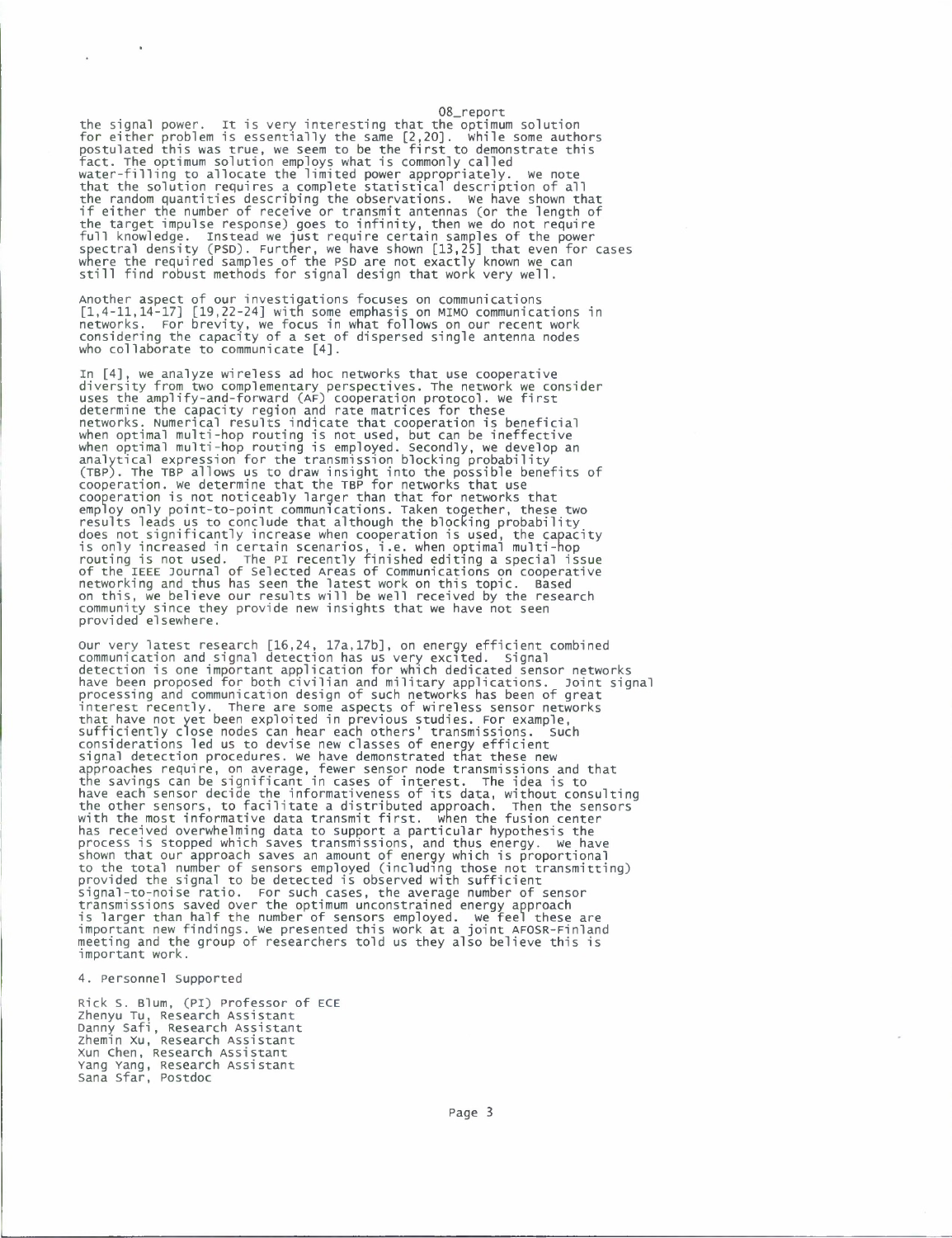08\_report

5. Technical Publications

Journal Papers

 $\ddot{\phantom{a}}$ 

1. Eugene Perevalov, R. S. Blum, Anthony Nigara and Xun Chen,<br>"Throughput Capacity of Ad hoc Networks with Route Discovery'',<br>EURASIP Journal on wireless Communications<br>and Networking in a special issue on<br>"wireless Mobile

2. Yang Yang and R. S. Blum, 'Radar waveform design based on MI and MMSE<sup>1</sup> ', IEEE Trans, on Aerospace and Electronic Systems, vol. 43, no. 1, January 2007.

3. Nikolaus Lehmann, Eran Fishier, Alex Haimovich, Rick Blum, Dmitry Chizhik, Len Cimini, Reinaldo valenzuela, "Evaluation of transmit diversity in MIMO-radar direction finding", IEEE Trans, on Signal Processing, vol. 55, No. 5, May 2007, Part <sup>2</sup> pp. 2215-2225.

4. Anthony Nigara, MU Qin, and R. S. Blum,' On the Performance of wireless Ad Hoc Networks using Cooperative Diversity'<sup>1</sup> , IEEE Trans, wireless, vol. 5, No. 11, Nov. 2006. pp. 3204-3215.

5. Sigen Ye, R. S. Blum and L. C. Cimini, "Adaptive Modulation<br>for OFDM with channel state errors",<br>IEEE Trans. wireless, Vol. 5, No. 11, Nov. 2006. pp. 3255-3265.

6. Eugene Perevalov, R. S. Blum, and Danny Safi,<br>``Clustered Ad hoc Networks: How Large is Large?'',<br>IEEE Trans. on Communications Volume, 54, Issue 9,<br>Sept. 2006 Page(s):1672 - 1681.

7. Bin Liu, Biao Chen, and R. S. Blum, ``Minimum<br>error probability cooperative relay design'',<br>IEEE Trans. on Signal Processing, pp. 656-664, Feb. 2007.

8. zhenyu Tu, Tiffany Jing Li and Rick Blum, "on the Scalar Fixed-rate Quantizer Design with Side information" submitted to IEEE Trans. Info. Theory.

9. J. Luo, R. S. Blum, L. J. Cimini, jr., L. J. Greenstein, and A. M. Haimovich, Decode-and-forward Cooperative Diversity with Power Allocation in wireless Networks, IEEE Trans, wireless., vol. 6, No. 3, March 2007, pp. 793-799.

10. Xun Chen, Eugene Perevalov, Anthony Nigara and R. S. Blum, 'Effect of Routing on Throughput for Ad HOC Networks'", submitted to IEEE Trans, on Networking.

11. Hamid R. Sadjadpour, Kyungmin Kim, Hongyun Wang, Rick S. Blum, and<br>Yong H. Lee, ``Application of Randomization Techniques to Space-time<br>Convolutional Codes'', IEEE Trans. on Signal Processing, Vol. 54, Issue 11,<br>Nov. 2

.<br>12. Rick. S. Blum, Leonard J. Cimini, Alexander м. Haimovich,<br>'МІМО Radar: Part I - Widely Separated Antennas'',<br>IEEE Signal Processing Magazine, Volume 25, Issue 1, pp. 116-129, 2008.

13. Yang Yang and R. S. Blum, ""Minimax Robust MIMO Radar waveform Design,1 ' IEEE journal of selected Topics in Signal Processing, vol. 1, issue 1, June 2007, pp. 147-155.

14. Eugene Perevalov, Rick Blum and Danny Safi, "On the throughput<br>capacity of large wireless ad hoc networks confined to a region,"<br>EURASIP Journal on Wireless Communications and Networking,<br>Volume 4, Article No. 9, Octob

15. Eugene Perevalov, Danny safi, Rick Blum and Lang Lin, "spatial Multiplexing Gains for Realistic Sized Ad Hoc Networks with Directional Antennas," EURASIP Journal on wireless Communications and Networking, vol. 2007, Article ID 98490, <sup>12</sup> pages, 2007.

16. Rick s. Blum and Brian Sadler, "Energy Efficient Signal Detection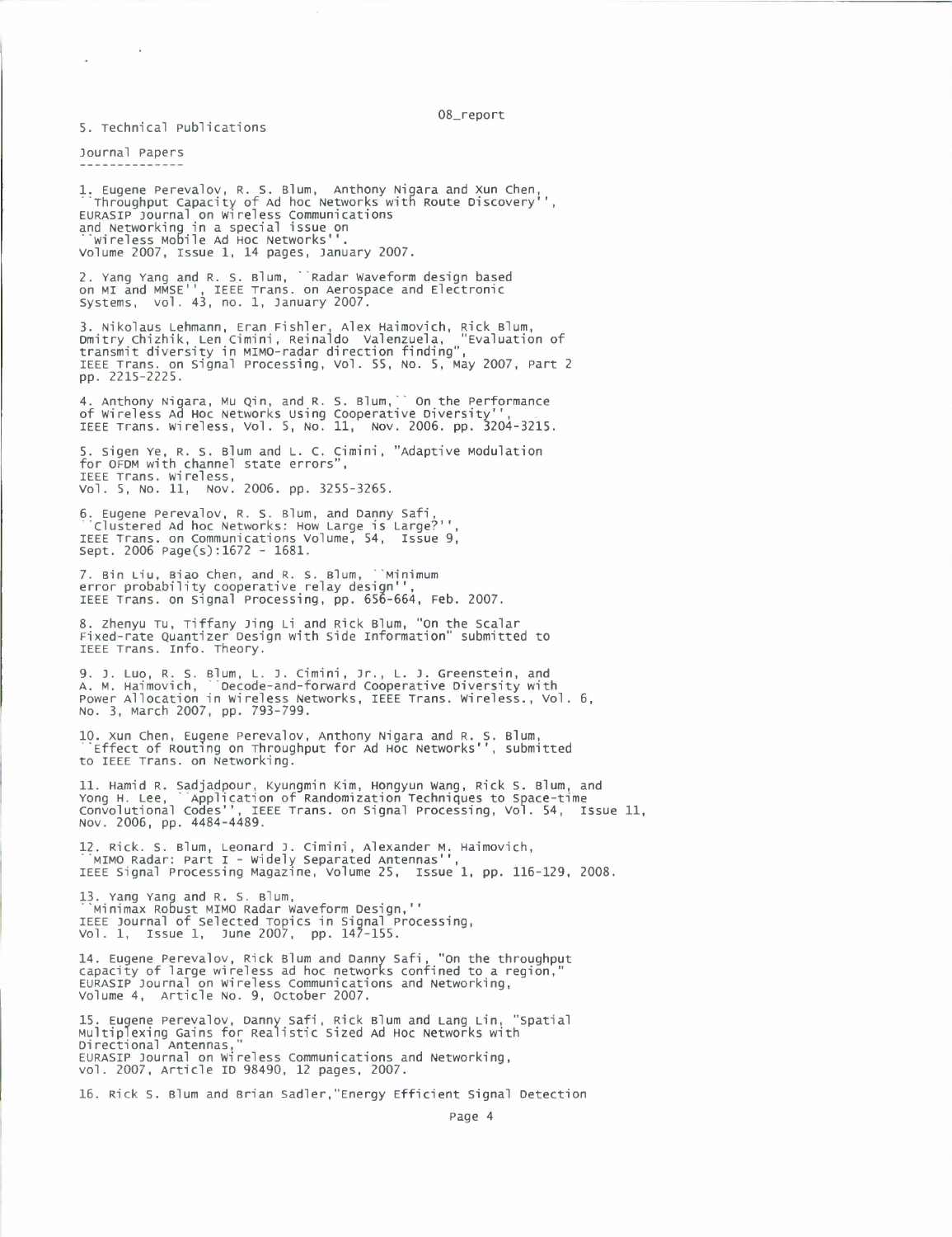08\_report in sensor Networks using Ordered Transmissions," IEEE Transactions on Signal Processing, volume 56, issue 7, Part 2, pp. 3229-3235, July 2008.

17. zhemin xu, Sana Sfar, R. S. Blum, 'Analysis of MIMO Systems with Receive Antenna Selection in Spatially Correlated Rayleigh Fading Channels,'' IEEE Trans, on vehicular Technology, Jan. 2009.

17a Y. Yang, R. S. Blum and B. M. Sadler, Energy-Efficient Routing for Signal Detection in wireless Sensor Networks IEEE Transactions on Signal Processing.

17b Zhenyu Tu and Rick S. Blum, On the Limitations of Random Sensor Placement for Distributed Signal Detection, accepted, to appear in IEEE Trans, on Aerospace and Electronic Systems.

17c Nikolaus H. Lehmann, Qian He, Alexander M. Haimovich, Rick S. Blum, and Leonard J. Cimini, "Moving Target Detection in Homogeneous Clutter with a Stationary MIMO Radar", submitted to IEEE Trans, on Aerospace and Electronic Systems.

Conf. papers

18. Nikolaus Lehmann, Alex Haimovich, Rick Blum, Dmitry Chizhik, Len Cimini, Reinaldo valenzuela, 'High Resolution MIMO-Radar'', Asilomar, 2006.

19. K. Kim, H.R. Sadjadpour, R. S. Blum, Y. Lee, 'Scalable Design of Space-Time Trellis Code with Low Decoding Complexity,'<sup>1</sup> IEEE Globecom 2006.

20. Y. Yang and R. S. Blum, 'Radar waveform design using minimum mean-square error and mutual information,'' in Proceedings of IEEE workshop on Sensor Array and Multi-channel Processing (SAM), Boston, MA, 2006.

21. Yang Yang and R. S. Blum, "Energy-efficient Routing for Signal Detection under the Neyman-Pearson Criterion in Wireless Sensor Networks", IPSN 2007.

22. Zhenyu Tu and R. <sup>S</sup> Blum, On the Limitations of Random Sensor Placement for Distributed Signal Detection, ICC 2007.

23. Yang Yang and R. S. Blum, Routing for Emitter/Reflector signal Detection in wireless sensor Network systems, ICC 2007.

24. R. s. Blum and Brian Sadler, "A New Approach to Energy Efficient Signal Detection,'' CISS 2007.

25. Yang Yang and R. S. Blum, "Minimax Robust waveform Design for MIMO Radar in the Presence of PSD uncertainties,<sup>1</sup> ' CISS 2007.

28. Meng YU, Jing Li, and R. S. Blum, "Apply Network Coding in user Cooperation,'' ICC 2007.

29. Y. Yang and R. S. Blum, ``MIMO radar waveform design,'' in Proceedings<br>of the IEEE workshop on Statistical Signal Processing (SSP), pp. 468-472, Madison, wi, August 2007.

30. Y. Yang and R. S. Blum, 'Routing for emitter/reflector signal detection in wireless sensor network systems,'' in Proceedings of IEEE international Conference on Communications (ICC), pp. 4919-4924, Glasgow, UK, June 2007.

31. Y. Yang and R. S. Blum, ``Energy-aware routing for signal detection<br>under the Neyman-Pearson criterion in wireless sensor networks,'' in<br>Proceedings of International Conference on Information Processing in<br>Sensor Netwo

32. Hana Godrich, Alexander Haimovich, Rick Blum, "Cramer Rao Bound on Target Localization Estimation in MIMO Radar Systems, CISS 2008.

33. Yang Yang and Rick Blum, 'Sensor placement in Gaussian random field via discrete simulation optimization,<sup>11</sup> CISS 2008.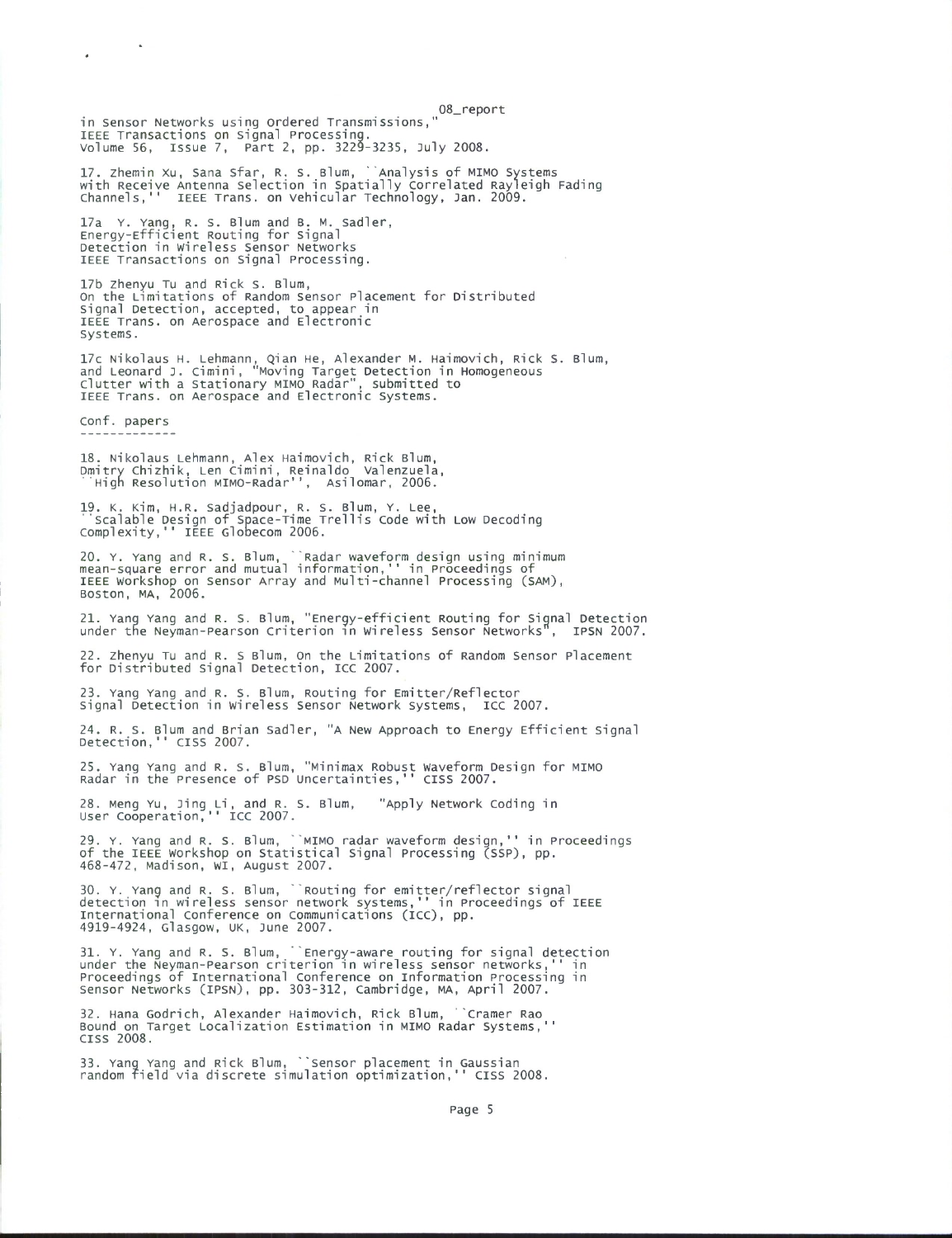08\_report 34. Yang Yang and Rick Blum, 'A Simulation Study of Antenna Selection for Sensor placement in Gaussian,<sup>1</sup> ' CISS 2008.

35. Qian He, Rick S. Blum, Hana Godrich, and Alexander M. Haimovich,<br>``Cramer-Rao Bound for Target Velocity Estimation in MIMO Radar with<br>widely Separated Antennas,'' CISS 2008.

36. Rick Blum, Yusuf Artan, and Brian Sadler, "A New Approach to Energy Efficient Classification with Multiple Sensors based on Ordered Transmissions'<sup>1</sup> in proceedings of ICASSP 2008.

37. Hana Godrich, Alexander M. Haimovich and Rick S. Blum,<br>"Target Localization Accuracy and Multiple Target Localization:<br>Trade off in MIMO Radars", Invited paper for 2008 Asilomar<br>Conference on Signals, Systems and Compu

38. Qian He, Rick S. Blum, Alexander M. Haimovich, Zishu He, "Antenna Placement for velocity Estimation using MIMO Radar", Invited paper for 2008 Asilomar Conference on Signals, Systems and Computers.

39. Yang Yang and Rick S. Blum, "Distributed Routing in Wireless Sensor Networks for signal Detection with Random Phase", 2008 Asilomar conference on signals, Systems and Computers.

40. Sana Sfar, Jerry Foschini, Reinaldo Valenzuela, Laurence Mailaender,<br>Dimitri Chizikh, Kemal Karakayali, Rick Blum,<br>Is Relayed collaborative Communication Worth it?,<br>Invited paper at 2008 Asilomar Conference on Signals,

6. interactions/Transitions

6.1 conference Presentations

Nikolaus Lehmann, Alex Haimovich, Rick Blum, Dmitry Chizhik, Len cimini, Reinaldo valenzuela, "High Resolution MIMO-Radar'', Asilomar, 2006.

K. Kim, H.R. Sadjadpour, R. S. Blum, Y. Lee,<br>¨Scalable Design of Space-Time Trellis Code with Low Decoding<br>Complexity,'' IEEE Globecom 2006.

Y. Yang and R. S. Blum, ``Radar waveform design using minimum<br>mean-square error and mutual information,'' in Proceedings of<br>IEEE Workshop on Sensor Array and Multi-channel Processing (SAM),<br>Boston, MA, 2006.

Yang Yang and R. S. Blum, "Energy-efficient Routing for Signal Detection under the Neyman-pearson Criterion in wireless Sensor Networks", IPSN 2007.

zhenyu Tu and R. <sup>S</sup> Blum, "On the Limitations of Random Sensor Placement for Distributed Signal Detection", ICC 2007.

Yang Yang and R. S. Blum, Routing for Emitter/Reflector Signal Detection in wireless Sensor Network Systems, ICC 2007.

R. S. Blum and Brian Sadler, "A New Approach to Energy Efficient Signal Detection,'' CISS 2007.

Yang Yang and R. S. Blum, "Minimax Robust waveform Design for MIMO Radar in the Presence of PSD Uncertainties,<sup>11</sup> CISS 2007.

Meng Yu, Jing Li, and R. S. Blum, "Apply Network Coding in<br>User Cooperation,'' ICC 2007.

Y. Yang and R. S. Blum, ``MIMO radar waveform design,'' in Proceedings<br>of the IEEE workshop on Statistical Signal Processing (SSP), pp.<br>468-472, Madison, wI, August 2007.

Y. Yang and R. S. Blum, <sup>'</sup>Routing for emitter/reflector signal<br>detection in wireless sensor network systems,'' in Proceedings of IEEE<br>International Conference on Communications (ICC), pp.<br>4919-4924, Glasgow, UK, June 2007

Y. Yang and R. S. Blum, 'Energy-aware routing for signal detection under the Neyman-pearson criterion in wireless sensor networks,'' in Proceedings of international Conference on Information Processing in